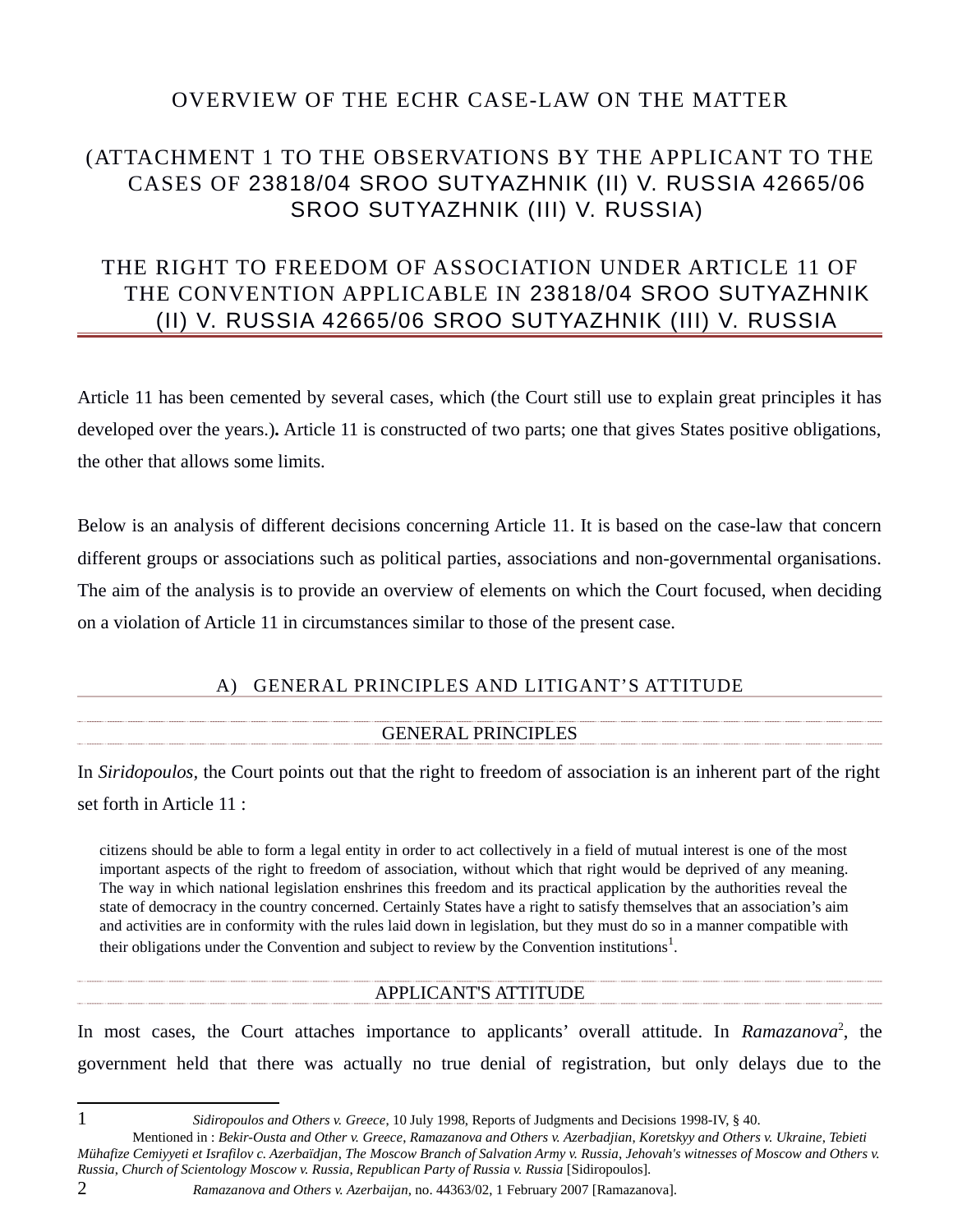organisation's failure to comply with the legal requirements. The Court underlined that those delays, always based on different procedural reasons, were unlawful and could be assimilated to a refusal de facto. Additionally, the Court was sensitive to the fact that the government itself failed to comply with the timelimit set forth in its domestic law. Having a statutory time-limit of 5 to 10 days to reply after the reception of a request, it took several months for the Ministry to provide a response. The government held that delays were due to an overwhelming pressure on the system. The Court stated that it is the duty of the authorities to ensure that they comply with their domestic law. In so doing, the Court also paid attention to the applicants' overall conduct:

Having regard to the facts of the case, the Court observes that, each time the registration documents were returned to the applicants, they rectified the deficiencies noted in the Ministry's letters and resubmitted a new registration request in a prompt manner [...]. On the other hand, the Ministry delayed the response to each of the applicants' registration requests for several months. Accordingly, it cannot be disputed that the delay of almost four years in the association's registration is to a large extent attributable to the Ministry's failure to respond in a timely manner<sup>[3](#page-1-0)</sup>.

In *Tebieti<sup>[4](#page-1-1)</sup>*, the Court recognized that the applicants were negligent. Seven years passed and the NGO hadn't stopped to breach the law. Nevertheless, the Court recognized its manifest goodwill, having held an assembly and shown positive signs of compliance. The Court stated that the authorities should have taken it into account in the determination of the measure:

Nevertheless, in assessing whether the authorities' subsequent decision to apply the sanction of involuntary dissolution was justified and proportionate, it cannot be overlooked that the Association actually attempted to rectify the problem by convening a general assembly [...]. Due account should have been taken of this intention when deciding upon the necessity of the interference with the Association's rights in the present case. The Association should have been given a genuine chance to put matters right before being dissolved<sup>[5](#page-1-2)</sup>.

This comforted the Court in its conclusion that the interference was disproportionate and unnecessary. The authorities gave several warnings, giving sometimes 5 or 10 days to rectify the situation, which shows, for the Court, bad faith coming from the Ministry, who did not give a real chance of compliance.

In *AGVPS-Bacau<sup>[6](#page-1-3)</sup>*, the Court noted that the applicants were not cooperative with the authorities and responsible for the multiple delays. The Court added that the authorities showed appreciable good faith, by sending warnings announcing the dissolution if no measures were taken, and by joining on the late the complaint lodged by a competitive association. The interference was, in light of all those reasons, proportionate in a democratic society.

- <span id="page-1-0"></span>3 *Ibid*., § 57.
- <span id="page-1-1"></span>4 *Tebieti Mühafize Cemiyyeti and Israfilov v. Azerbaijan*, no. 37083/03, 8 October 2009 [Tebieti].
- <span id="page-1-2"></span>5 *Ibid*., § 76.
- <span id="page-1-3"></span>6 *AGVPS-Bacau v. Romania,* no 19750/03, 9 November 2010 [AGVPS-Bacau].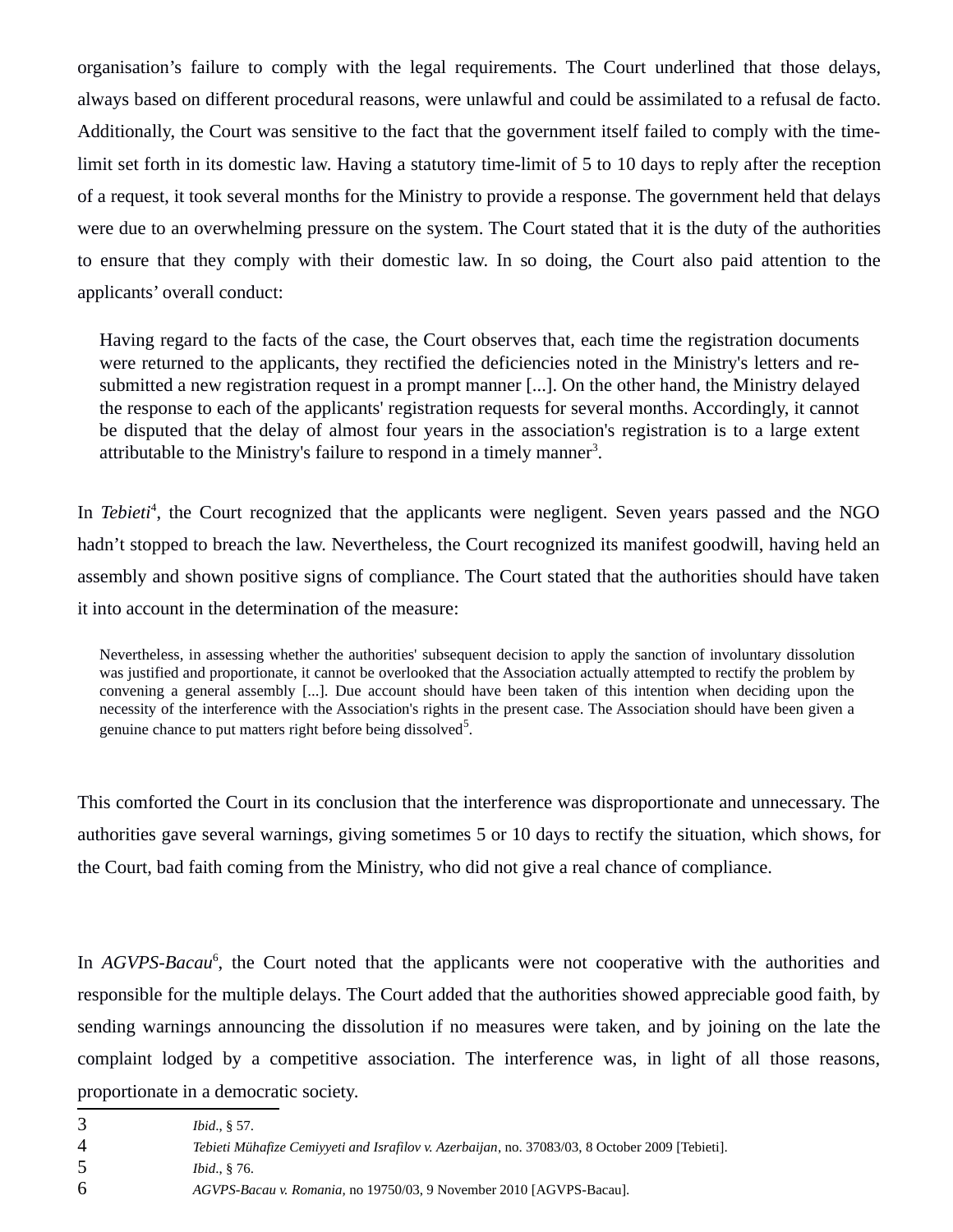In *The Moscow Branch of the Salvation Army*[7](#page-2-0) , the reasons given for denial of re-registration were not legally based. The Justice Department refused to process because *inter alia* the applicant was ineligible since its founders were foreign nationals, while the District Court noted the applicant's failure to describe adequately its faith and objectives. This led the European Court to conclude to the arbitrariness of the authorities' decisions :

In view of the Court's finding above that the reasons invoked by the Moscow Justice Department and endorsed by the Moscow courts in order to deny re-registration of the applicant branch had no legal or factual basis, it can be inferred that, in denying registration to the Moscow branch of The Salvation Army, the Moscow authorities did not act in good faith and neglected their duty of neutrality and impartiality $^{8}$  $^{8}$  $^{8}$ .

In *Jehovah's witnesses of Moscow<sup>[9](#page-2-2)</sup>*, the Court even asserted that by not giving reasons on why the applications were incomplete, the Justice Department had acted arbitrarily. In *Church of Scientology Moscow*, the Justice Department refused at least four applications on the same grounds, but it did not specify why it deemed the applications incomplete:

The Court notes the inconsistent approach of the Moscow Justice Department on the one hand accepting that it was competent to determine the application incomplete but on the other hand declining its competence to give any indication as to the nature of the allegedly missing elements. Not only did that approach deprive the applicant of an opportunity to remedy the supposed defects of the applications and re-submit them, but also it ran counter to the express requirement of the domestic law that any refusal must be reasoned. By not stating clear reasons for rejecting the applications for re-registration submitted by the applicant, the Moscow Justice Department acted in an arbitrary manner. Consequently, the Court considers that that ground for refusal was not "in accordance with the law"<sup>[10](#page-2-3)</sup>.

#### B) LIMITATIONS

In *Siridopoulos*, the Court develops on its specific role in the process of ensuring Article 11's respect and application :

When the Court carries out its scrutiny, its task is not to substitute its own view for that of the relevant national authorities but rather to review under Article 11 the decisions they delivered in the exercise of their discretion. This does not mean that it has to confine itself to ascertaining whether the respondent State exercised its discretion reasonably, carefully and in good faith; it must look at the interference complained of in the light of the case as a whole and determine whether it was "proportionate to the legitimate aim pursued" and whether the reasons adduced by the national authorities to justify it are "relevant and sufficient". In so doing, the Court has to satisfy itself that the national authorities applied standards which were in conformity with the principles embodied in Article 11 and, moreover, that they based their decisions on an acceptable assessment of the relevant facts $^{11}$  $^{11}$  $^{11}$ .

- <span id="page-2-0"></span>7 *The Moscow Branch of the Salvation Army v. Russia*, no. 72881/01, 5 October 2006.
- <span id="page-2-1"></span>8 *Ibid.,* § 97.
- <span id="page-2-2"></span>9 *Jehovah's Witnesses of Moscow and Other v. Russia*, no. 302/02, 10 June 2010, § 171 [Jehovah's Witnesses of Moscow].
- <span id="page-2-3"></span>10 *Church of Scientology Moscow v. Russia*, no. 18147/02, 5 April 2007 [Church of Scientology Moscow], § 91.
- <span id="page-2-4"></span>11 *Sidiropoulos, supra* note 1.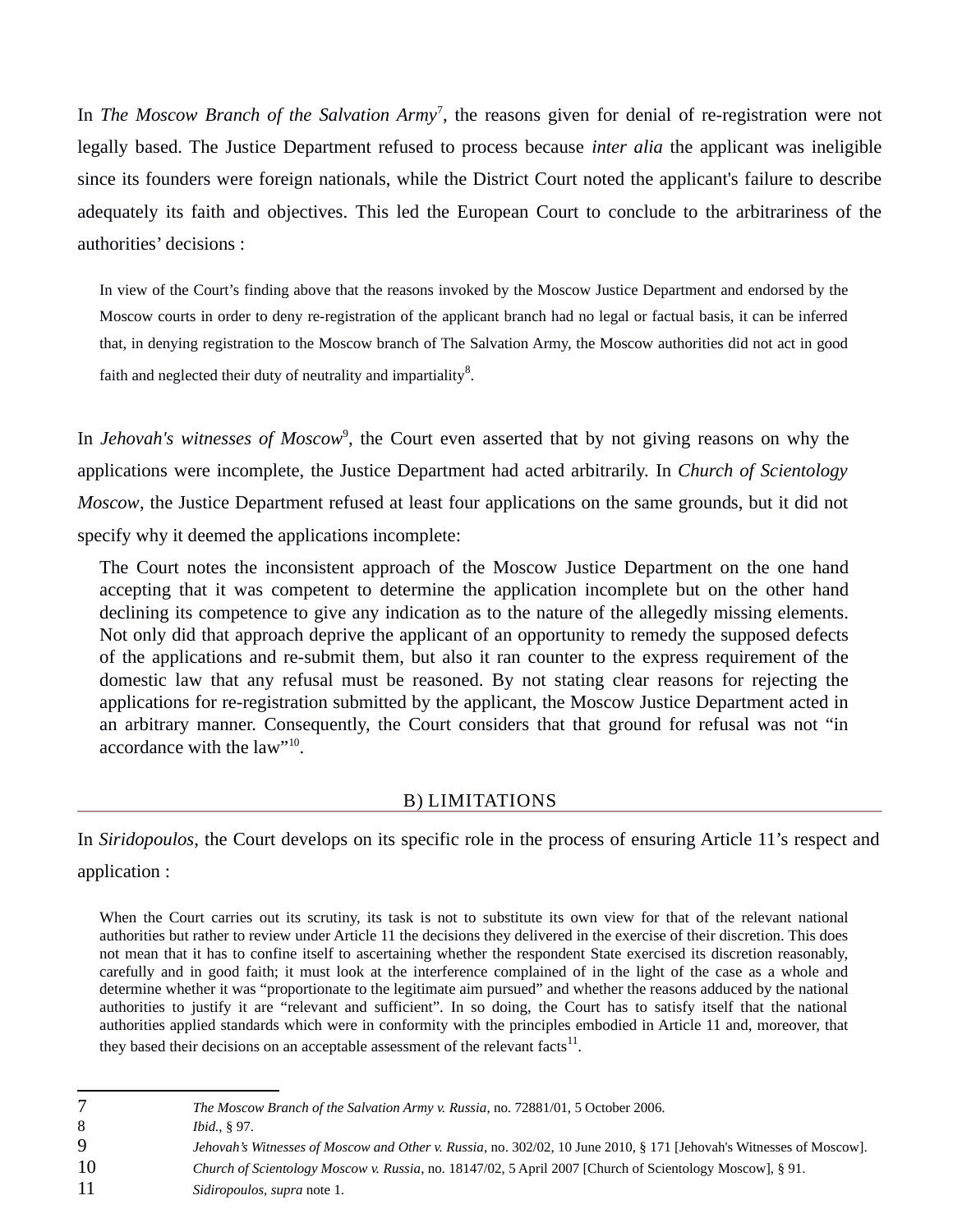In *Gorzelik,* the Court held that freedom of association "is not absolute":

however, and it must be accepted that where an association, through its activities or the intentions it has expressly or implicitly declared in its programme, jeopardises the State's institutions or the rights and freedoms of others, Article 11 does not deprive the State of the power to protect those institutions and persons $^{12}$  $^{12}$  $^{12}$ .

Nonetheless, according to the Court, "that power must be used sparingly":

exceptions to the rule of freedom of association are to be construed strictly and only convincing and compelling reasons can justify restrictions on that freedom. Any interference must correspond to a "pressing social need"; thus, the notion "necessary" does not have the flexibility of such expressions as "useful" or "desirable"<sup>[13](#page-3-1)</sup>.

### PRESCRIBED BY LAW

Limitations to Article 11 should be "prescribed by law". In *Church of Scientology Moscow*, the Court defined this expression:

According to the Court's settled case-law, the expression "prescribed by law" requires that the impugned measure should have a basis in domestic law and also that the law be formulated with sufficient precision to enable the citizen to foresee the consequences which a given action may entail and to regulate his or her conduct accordingly<sup>[14](#page-3-2)</sup>.

Therefore, the Court is concerned about imprecise, vague or unclear law that could leave a wide margin of discretion to the State, which must protect moral and physical persons from arbitrary decisions.

In *Ramazanova*[15](#page-3-3), an NGO working in the field of human rights' defence filed six requests for registration, all rejected on different grounds. The Court observed that the law did not specify the time within which the government must respond to a request of information, while the latter would enable the applicants to reapply in accordance with government requirements. Therefore, it was impossible for the applicants to have a foreseeable legal ground to stand on: "The law did not afford the applicants sufficient legal protection against the arbitrary actions of the Ministry of Justice $16$ ".

In *Koretskyy*[17](#page-3-5), the Court found that the provisions of the Act regulating the registration of associations, was too vague to be "foreseeable" enough and left an excessively wide margin of appreciation to the

<span id="page-3-0"></span>

12 *Gorzelik and Others v. Poland* [GC], no. 44158/98, 17 February 2004, § 94.

- <span id="page-3-1"></span>13 *Ibid*., § 95.
- <span id="page-3-2"></span>14 *Church of Scientology Moscow*, *supra* note 10, § 92.
- <span id="page-3-3"></span>15 *Ramazanova, supra* note 2.
- <span id="page-3-4"></span>16 *Ibid*., § 66.

Mentioned in *Bekir-Ousta and Other v. Greece*, *Koretskyy and Others v. Ukraine*, *Tebieti Mühafize Cemiyyeti et Israfilov c. Azerbaïdjan*, *The Moscow Branch of Salvation Army v. Russia*, *Jehovah's witnesses of Moscow and Others v. Russia*, *Church of Scientology Moscow v. Russia*.

<span id="page-3-5"></span><sup>17</sup> Koretskyy and Others v. Ukraine, no. 40269/02), 3 April 2008 [Koretskyy].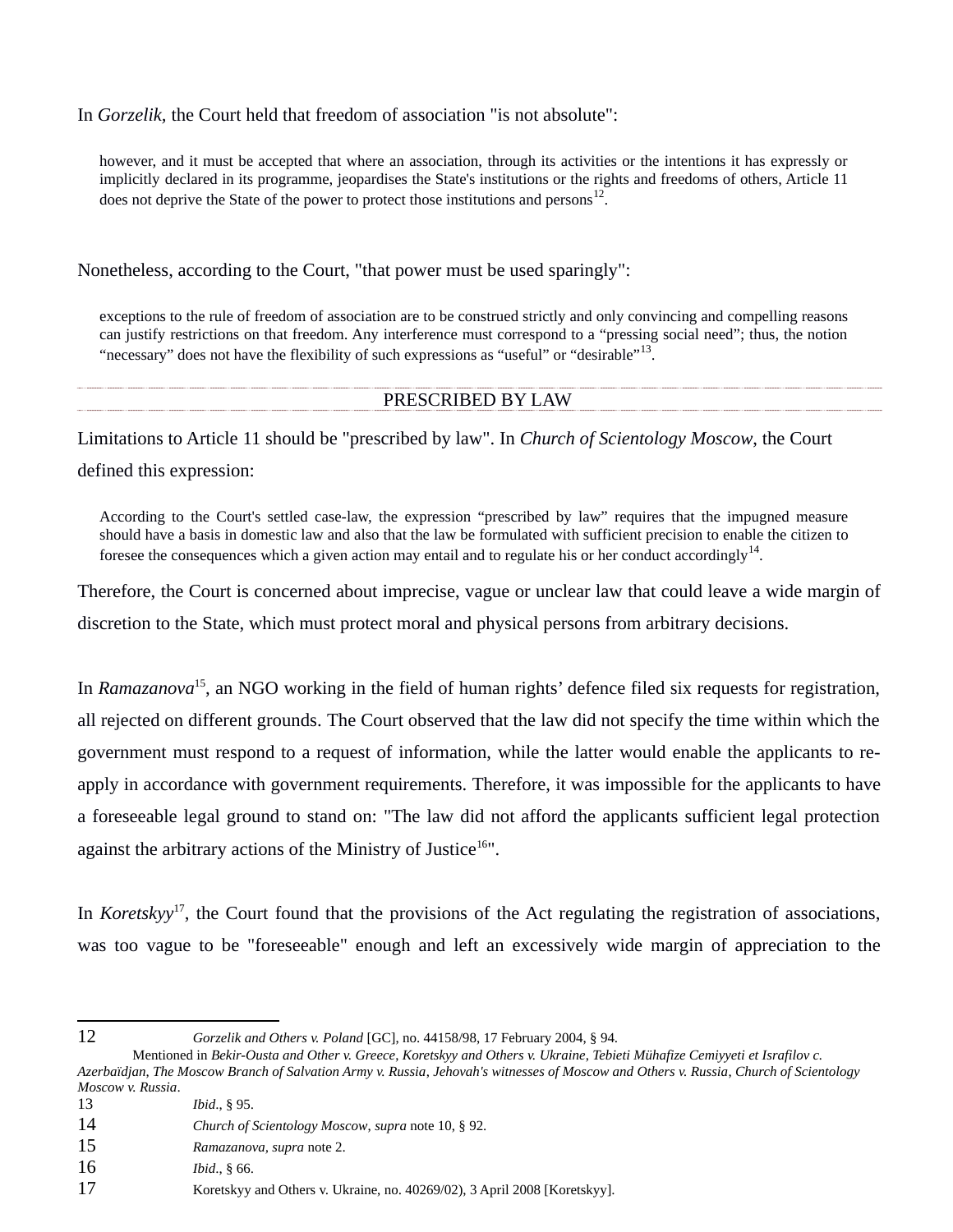authorities in deciding whether a particular association could be registered or not. In such a situation, the

judicial review procedure available to the applicants could not prevent from arbitrary refusals:

The Act does not specify whether that provision refers only the substantive incompatibility of the aim and activities of an association with the requirements of the law [...] the Court notes that the provision at issue allowed a particularly broad interpretation and could be read as prohibiting any departure from the relevant domestic regulations of associations' activities $^{18}$  $^{18}$  $^{18}$ .

In *Tebieti*<sup>[19](#page-4-1)</sup> the Court followed the applicants' claim, stating that the law was not precise and specific enough, leaving the authorities, a too broad discretion on the proper way to apply the law. According to the Court:

The applicants argued that the interference was not prescribed by law, because the *NGO Act*, being vague and imprecise, gave the Ministry of Justice an unlimited discretion to issue warnings to public associations without specifying clearly the scope of such discretion. This situation allowed the Ministry to request dissolution of an association for anything that it deemed to be a breach of the requirements of the NGO Act, even if it was relatively minor. Therefore, the NGO Act was not formulated with sufficient precision, which made it impossible to foresee, to a reasonable degree, the specific actions (or omissions) that could entail the forced dissolution of the Association<sup>[20](#page-4-2)</sup>.

Moreover, the domestic law provided clear information about the possible sanctions related to violations by NGOs. The European Court nevertheless found it vague and unreliable because it permitted the Ministry to decide what it considered "compatible with the law", which led to wide discretion.

### LEGITIMATE AIM

In *AGVPS-Bacau*[21](#page-4-3), the Court underlined that the domestic law which pursued the purpose of controlling and regulating the activities of hunting and fishing was clear enough to ensure a good management of natural resources and protection of nature. Therefore, the law pursued a legitimate aim.

#### NECESSARY IN A DEMOCRATIC SOCIETY

The Court assessed at several times how important it is for a democracy to supervise and, *to a certain extent*, limit NGOs in their civil rights and obligations, within a legal framework. In return, the Court raised the issue that States have the equivalent responsibility to ensure proportionate measures towards a possible breach. Therefore, its domestic law must be flexible enough to sanction the association correctly and proportionately when procedural requirements can be easily fixed or when they are not related to important questions of public order or national interests.

In *Bekir-Ousta*[22](#page-4-4), Greek authorities refused to register the organisation because the Muslim minority it represented was not recognized and its official name was controversial. The Court noted that even if the aim pursued by the government could be considered reasonable, a simple refusal couldn't be an appropriate

<span id="page-4-0"></span><sup>18</sup> *Ibid*, § 48.

<span id="page-4-1"></span><sup>19</sup> *Tebieti, supra* note 4.

<span id="page-4-2"></span><sup>20</sup> *Ibid*., § 48.

<span id="page-4-3"></span><sup>21</sup> *AGVPS, supra* note 6.

<span id="page-4-4"></span><sup>22</sup> *Bekir-Ousta and Other v. Greece*, no 35151/05, 11 October 2007.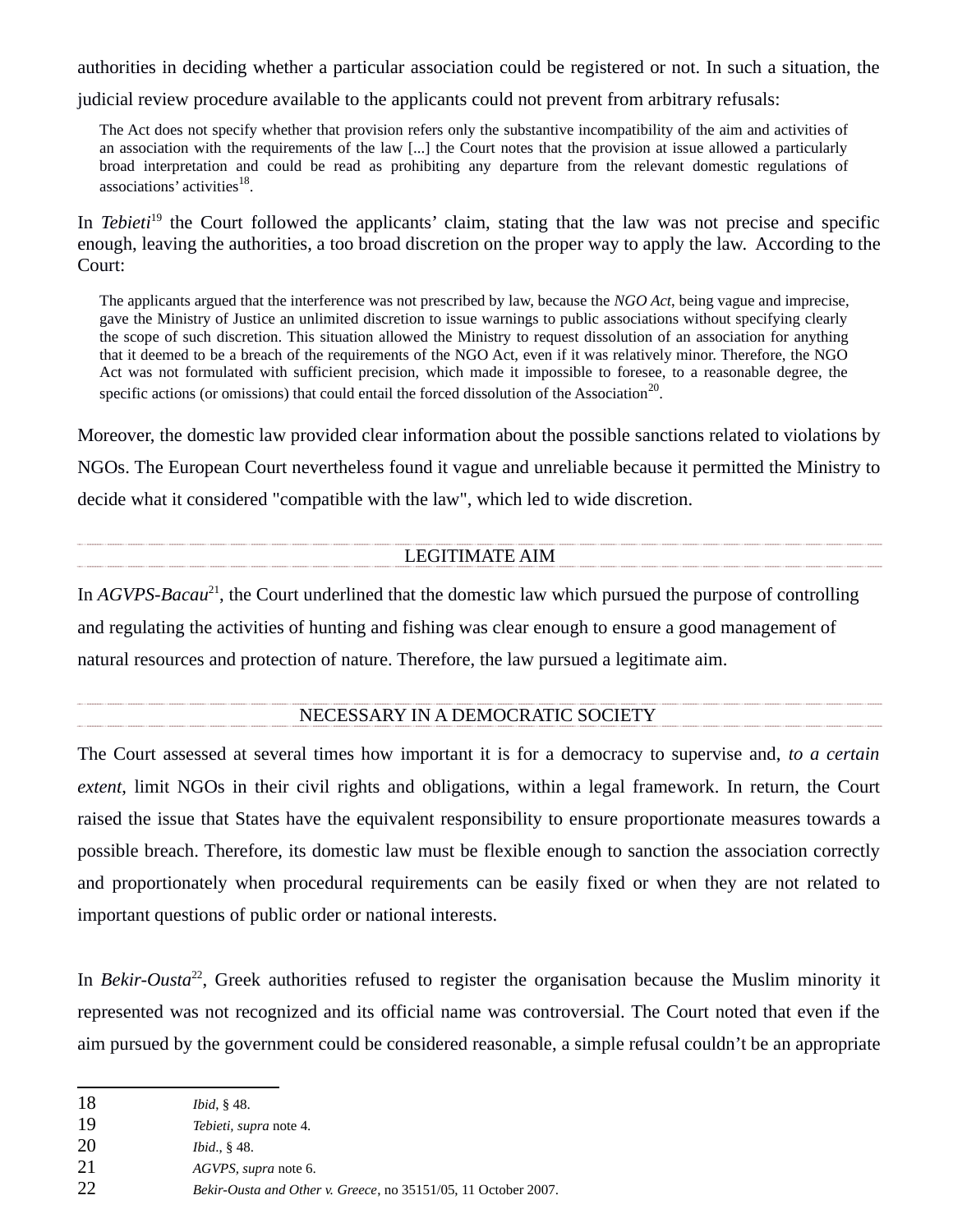remedy in a democratic society. In other words, the Court criticized the decision of the national courts, in so far as they are based only on suspicions of and intentions attributed to the association's founders. Moreover, the Court held that the large discretion held by Greek authorities amounted to an arbitrary intervention in the freedom set forth in Article 11 of the Convention.

The City Department of Kyiv informed the applicants, in the case of *Koretskyy*<sup>[23](#page-5-0)</sup> of its refusal to register the Civic Committee on the ground that its Charter had not been drafted in accordance with the domestic law. The Committee redrafted its articles, but partially, and did not fully comply with legal requirements. The Court considered that the Civic Committee's ability to function properly without legal entity status would have been impeded (it could not carry out publishing activities on its own, publicise its activities, lobby the authorities about environmental protection, etc.). The Court therefore concluded that the Ukrainian authorities had not given relevant and sufficient reasons for their refusal for registration, which had not pursued a "pressing social need", in violation of Article 11. Thus, again, administrative refusals lying on procedural deficiencies are no reason, according to the Court, to keep an organisation from starting its activities.

The case of *APEH*<sup>[24](#page-5-1)</sup> is an example where the Court argues in favour of the State. The applicants attempted to form an alliance dedicated to taxpayer's defence and included in its name the legal Hungarian authority in charge of taxation, the APEH. A regional court refused the registration, claiming that the applicant never obtained the approval of the APEH to use their name, and that it could lead to defamatory consequences. The Court said that the interference concerned directly the name of the association, not its activities. Therefore, the interference with the applicant's freedom of association was proportionate.

Finally, the Court stated in *Tebieti*[25](#page-5-2) that it was legitimate for the State to provide a legal framework for NGOs and to establish clear rules for their taxe benefits, as long as it do so in a manner that permits flexibility. Still, its powers of intervention do not extend to the internal management of the NGO.

# THE RIGHT SET FORTH IN ARTICLE 6 REGARDING NON-ENFORCEMENTS OF JUDGMENTS APPLICABLE IN 23818/04 SROO SUTYAZHNIK (II) V. RUSSIA 42665/06 SROO SUTYAZHNIK (III) V. RUSSIA

### A)GENERAL PRINCIPLES

<span id="page-5-2"></span>25 *Tebieti, supra* note 4.

<span id="page-5-0"></span><sup>23</sup> *Koretskyy, supra* note 17.

<span id="page-5-1"></span><sup>24</sup> *APEH Üldözötteinek Szövetsége and Others v. Hungary* (dec.), no. 32367/96, 31 August 1999.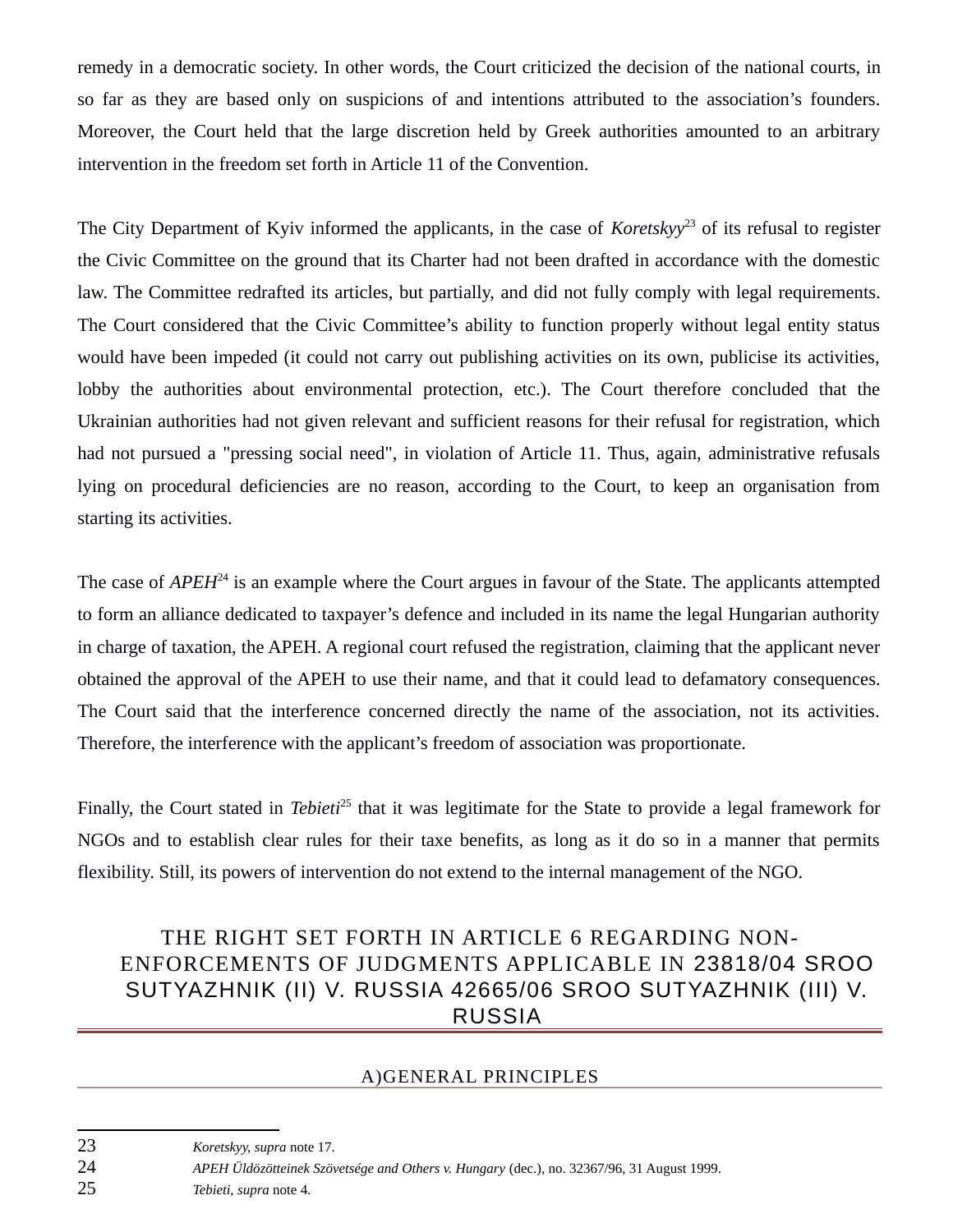Article 6, the right to a fair hearing, enshrines several principles. However, it is only a specific part of it that interests us: the enforcement of a judgement. Nonetheless, it is an inherent part of the right to a fair trial: its guarantees go beyond the trial phase and continue to apply to the execution phase.

In *Hornsby v. Greece*<sup>[26](#page-6-0)</sup>, the government maintained that the applicants' complaint did not fall within the scope of Article 6, which guaranteed only the fairness of the "trial" in regards to the proceedings conducted, that is the proceedings conducted before the judicial authority alone. The administrative authorities' delay in complying with the mentioned judgments of the Supreme Administrative Court was an entirely different question from the judicial determination of the existence of those rights. Execution of the judgments of the Supreme Administrative Court fell within the sphere of public law and, in particular, of the relations between the judicial and administrative authorities, but could not in any circumstances be deemed to come within the ambit of Article 6; such a conclusion could not be deduced from either the wording of that Article or even the intentions of those who had drafted the Convention<sup>[27](#page-6-1)</sup>.

The Court stated that, according to its established case-law, Article 6 § 1 secures to everyone the right to have any claim relating to his civil rights and obligations brought before a court or tribunal; in this way it embodies the "right to a court", of which the right of access, constitutes one aspect. However, that right would be illusory if a Contracting State's domestic legal system allowed a final, binding judicial decision to remain inoperative to the detriment of one party. It would be inconceivable that Article 6 § 1 had to describe in detail procedural guarantees afforded to litigants - proceedings that are fair, public and expeditious - without protecting the implementation of judicial decisions. To construe Article 6 as being concerned exclusively with access to a court and the conduct of proceedings would likely lead to situations incompatible with the principle of the rule of law which the Contracting States undertook to respect when they ratified the Convention. Execution of a judgment given by any court must therefore be regarded as an integral part of the "trial" for the purposes of Article 6; moreover, the Court has already been accepting this principle in cases concerning the length of proceedings $^{28}$  $^{28}$  $^{28}$ .

The above principles are of even greater importance in the context of administrative proceedings concerning a dispute whose outcome is decisive for a litigant's civil rights. By lodging an application for judicial review with the State's highest administrative court the litigant seeks not only annulment of the impugned decision but also and above all, the removal of its effects. The effective protection of a party to such proceedings and the restoration of legality presuppose an obligation on the administrative authorities' to comply with a judgment of that court. The Court observed in this connection that the administrative

<span id="page-6-0"></span><sup>26</sup> *Hornsby v. Greece*, no. 18357/91, 19 March 1997.

<span id="page-6-1"></span><sup>27</sup> *Ibid*., § 39.

<span id="page-6-2"></span><sup>28</sup> *Ibid*., § 40.